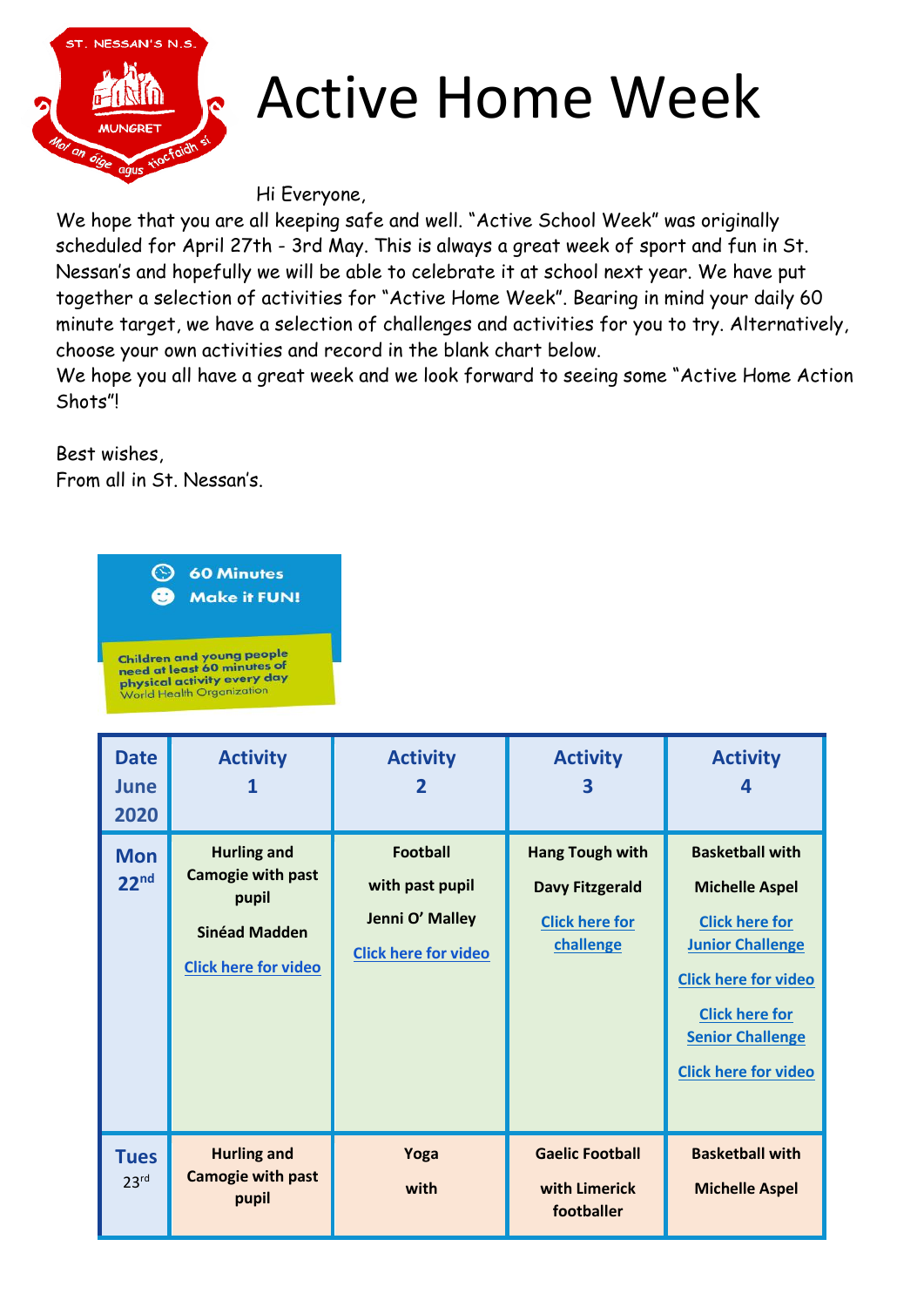|                                  | <b>Sinéad Madden</b><br><b>Click here for video</b>                                                                         | <b>Ms. Farrell</b><br><b>Click here for video</b>                                                          | <b>Peter Nash</b><br><b>Click here for video</b>                                                           | <b>Click here for</b><br><b>Junior Challenge</b><br><b>Click here for video</b><br><b>Click here for</b><br><b>Senior Challenge</b><br><b>Click here for video</b> |
|----------------------------------|-----------------------------------------------------------------------------------------------------------------------------|------------------------------------------------------------------------------------------------------------|------------------------------------------------------------------------------------------------------------|--------------------------------------------------------------------------------------------------------------------------------------------------------------------|
| <b>Wed</b><br>24 <sup>th</sup>   | <b>Hurling and</b><br><b>Camogie with</b><br><b>Sinéad Madden</b><br><b>Click here for video</b>                            | <b>Football with past</b><br>pupil<br>Jenni O' Malley<br><b>Click here for video</b>                       | <b>Boxing circuit</b><br>with Katie Taylor<br><b>Click here for video</b>                                  | <b>Basketball with</b><br><b>Michelle Aspel</b><br><b>Click here for</b><br><b>Junior Challenge</b><br><b>Click here for video</b>                                 |
| <b>Thurs</b><br>25 <sup>th</sup> | <b>Hurling and</b><br><b>Camogie with</b><br><b>Limerick hurler</b><br><b>Graeme Mulcahy</b><br><b>Click here for video</b> | <b>Athletics Ireland</b><br><b>Social distancing long</b><br>jump challenge<br><b>Click here for video</b> | <b>Soccer</b><br><b>Check out some</b><br>skill challenges<br>from the SFAI<br><b>Click here for video</b> | <b>Rugby</b><br><b>Home exercise</b><br>skills with Munster<br><b>Rugby</b><br><b>Click here for video</b>                                                         |
| Fri<br>26 <sup>th</sup>          | <b>Hurling and</b><br><b>Camogie with</b><br><b>Limerick hurler</b><br><b>Graeme Mulcahy</b><br><b>Click here for video</b> | <b>Football with past</b><br>pupil<br>Jenni O' Malley<br><b>Click here for video</b>                       | <b>Balancing</b><br>challenge with<br><b>Beyond the</b><br><b>Classroom</b><br><b>Click here for video</b> | <b>Hurling and</b><br><b>Camogie with past</b><br>pupil<br><b>Sinéad Madden</b><br><b>Click here for video</b>                                                     |